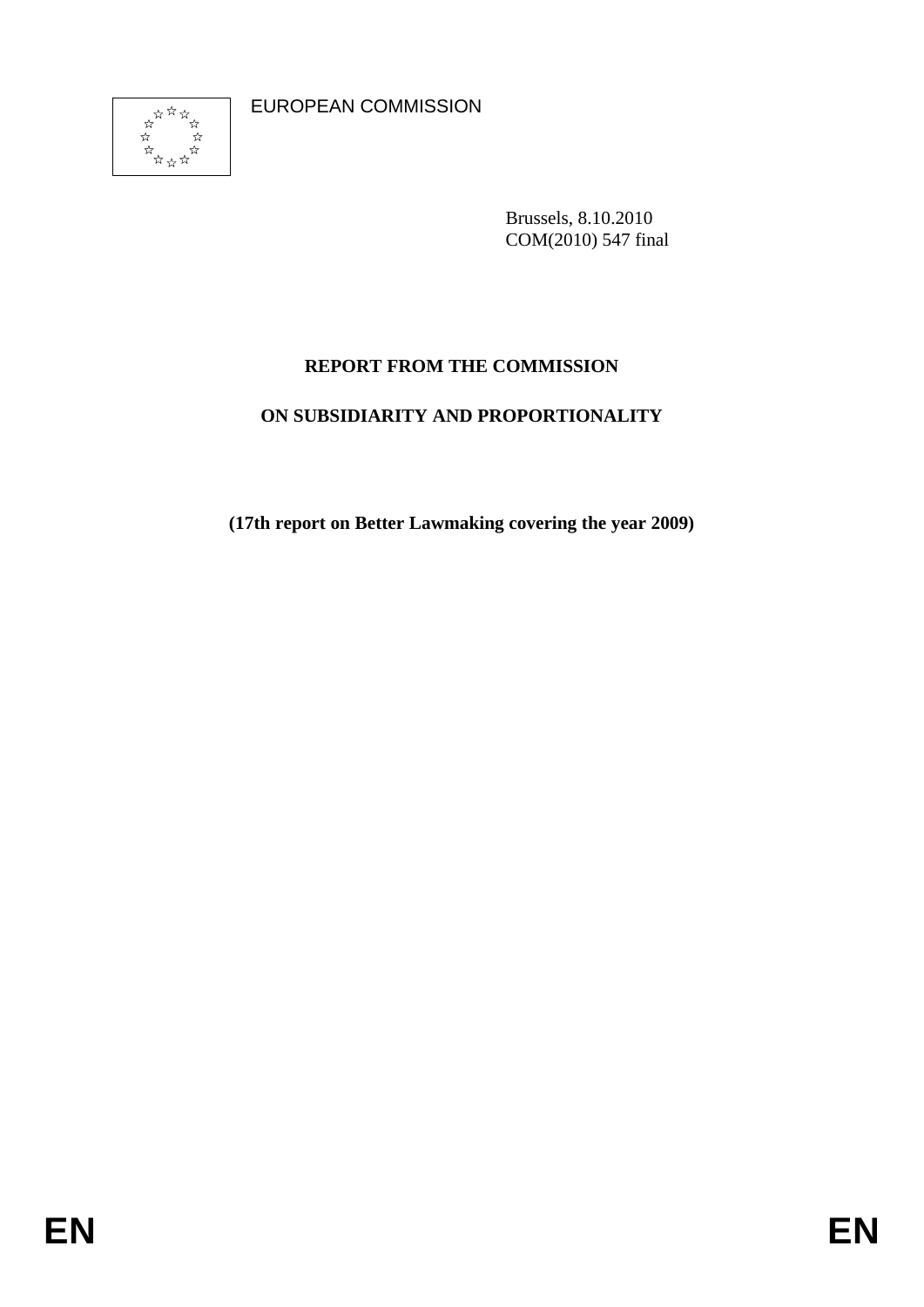### **REPORT FROM THE COMMISSION**

### **ON SUBSIDIARITY AND PROPORTIONALITY**

# **(17th report on Better Lawmaking covering the year 2009)**

#### **1. INTRODUCTION**

This is the  $17<sup>th</sup>$  report on the application of the principles of subsidiarity and proportionality which the Commission presents to the European Council, the European Parliament, the Council and national Parliaments in line with the Protocol to the Treaty on these issues<sup>1</sup>. The report covers 2009 when the Nice Treaty was still in force, and briefly explains the changes introduced by the Lisbon Treaty, which came into force on 1 December 2009. As was the case for the 2007 and 2008 reports, it does not cover wider issues of smart regulation which are addressed in a specific Communication on Smart Regulation<sup>2</sup>.

### **2. THE LEGAL AND INSTITUTIONAL FRAMEWORK**

### **2.1. The principles of subsidiarity and proportionality**

Subsidiarity and proportionality are fundamental principles of European law which are defined in Article 5 of the Treaty on European Union (TEU).

Within the limits of the Union's competences, subsidiarity is a guiding principle for defining the boundary between Member State and EU responsibilities – that is, *who should act?* If the Union has exclusive competence in an area, it is clear that it is the Union which should act. If the Union and the Member States share the competence, the principle clearly establishes a presumption in favour of the Member States taking action. The Union should only act if Member States cannot achieve the objectives sufficiently and, by the reason of the scale or effects, the Union can achieve them better.

Proportionality is a guiding principle when defining how the Union should exercise its competences, both exclusive and shared – *what should be the form and nature of EU action?* Article 5 (4) provides that the content and form of Union action shall not exceed what is necessary to achieve the objectives of the Treaties. Any decision must favour the least restrictive option.

<sup>1</sup> Protocol (No 30) to the Treaty establishing the European Community, applicable until 30/11/2009 and Protocol (No 2) to the Treaty on the Functioning of the European Union (TFEU), applicable since 1/12/2009

<sup>&</sup>lt;sup>2</sup> Commission Communication on Smart Regulation in the European Union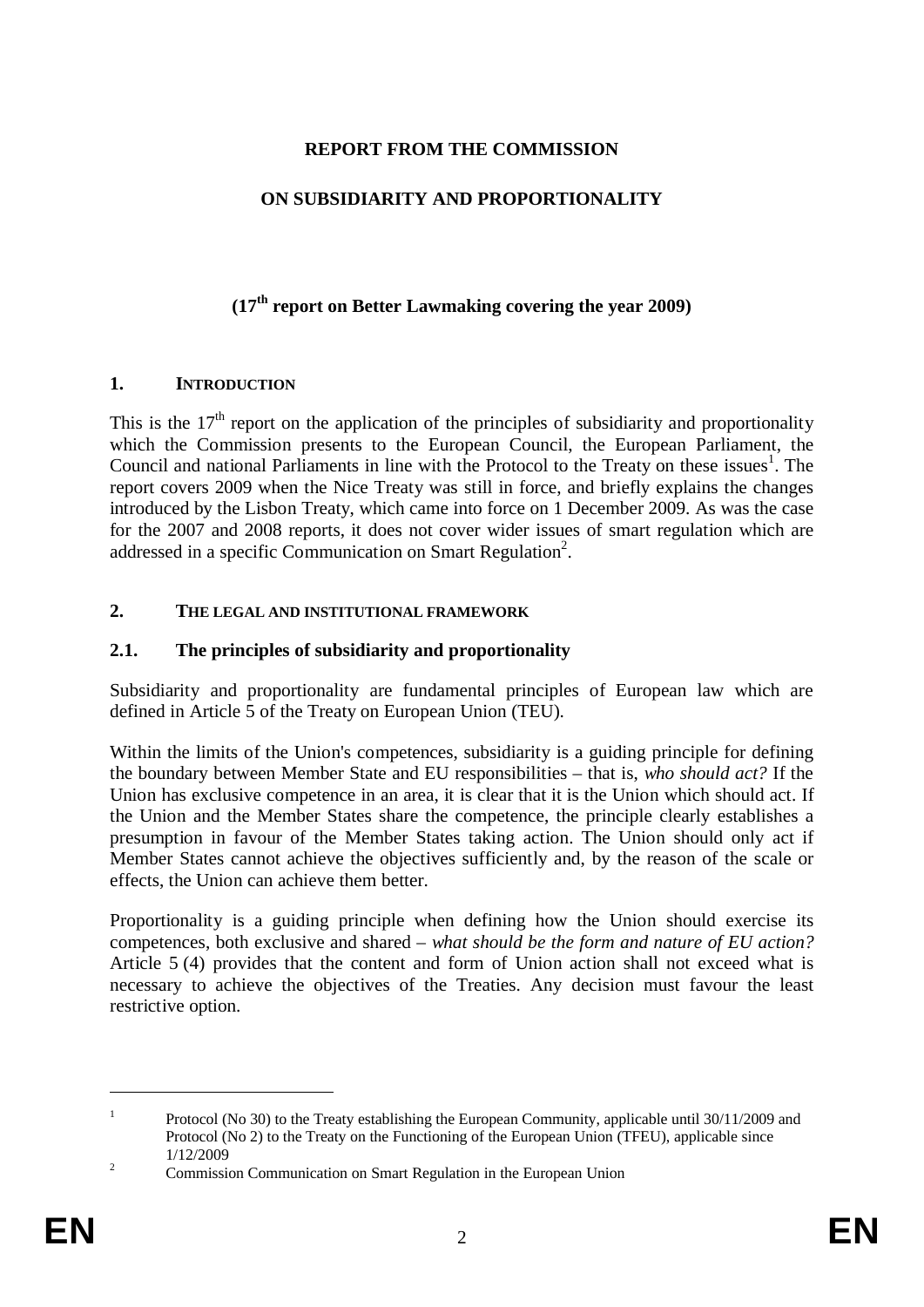#### **2.2. Application, opportunity for comments, and ex-post control**

All institutions of the Union have to comply with both principles. The Protocol on the application of the principles of subsidiarity and proportionality and the Inter-Institutional Agreement of 1993 on subsidiarity 3 provide further details on how the two principles should be applied. The key elements of this framework are summarised here.

The Commission must: consult widely before proposing legislation; state in the explanatory memorandum for each legislative proposal the reasons for concluding that the proposal complies with subsidiarity and proportionality; and take into account the burden falling on the Union, national governments, local authorities, economic operators and citizens. The European Parliament and Council must provide a justification regarding subsidiarity if an amendment they make affects the scope of Union action<sup>4</sup>. The European Economic and Social Committee and the Committee of the Regions express their views either when they are consulted or in own-initiative opinions.

Finally, the Court of Justice of the European Union can review the legality of acts of the institutions for compliance with the principle of subsidiarity.

#### *Changes introduced by the Lisbon Treaty*

The Lisbon Treaty has introduced several changes to how the principles of subsidiarity and proportionality should be applied.

The revised Protocol contains a more specific requirement to provide for all draft legislative acts a statement making it possible to appraise compliance with the principles. While it no longer mentions the guidelines for assessing conformity (such as 'necessity' and 'EU valueadded' tests), the Commission will continue to use these guidelines and recommends the other actors to do likewise.

The Lisbon Treaty provides an enhanced role for national Parliaments which can express their views on whether draft legislative proposals comply with the principle of subsidiarity. If they consider that the proposal does not comply, they have the right to send an opinion to the initiator of the legislation. Depending on the number of negative opinions, the Treaty provides two mechanisms as set out in Article 7 of the Protocol – the so called 'yellow card' and 'orange card'. Where the number of negative opinions from national Parliaments represents at least one third of all the votes allocated to them (or one quarter for proposals in the area of judicial cooperation in criminal matters and police cooperation)<sup>5</sup>, the 'yellow card' mechanism applies. Under the ordinary legislative procedure, where the number of negative opinions represents a simple majority, the 'orange card' mechanism applies. Both mechanisms foresee a review of the draft legislation and may lead to amendment or withdrawal of the proposal. The 'orange card' also involves the possibility for either the European Parliament or Council to stop the legislative procedure.

The revised Protocol also includes a provision concerning the role of the Committee of the Regions. For those cases where the TFEU provides for the Committee to be consulted, it now

<sup>3</sup> OJ C 329, 6.12.1993, p. 132

<sup>4</sup> Section 2, point 3 of the Inter-Institutional Agreement on Subsidiarity of 1993

<sup>&</sup>lt;sup>5</sup> Each national Parliament has two votes, in bicameral systems each of the two chambers has one vote.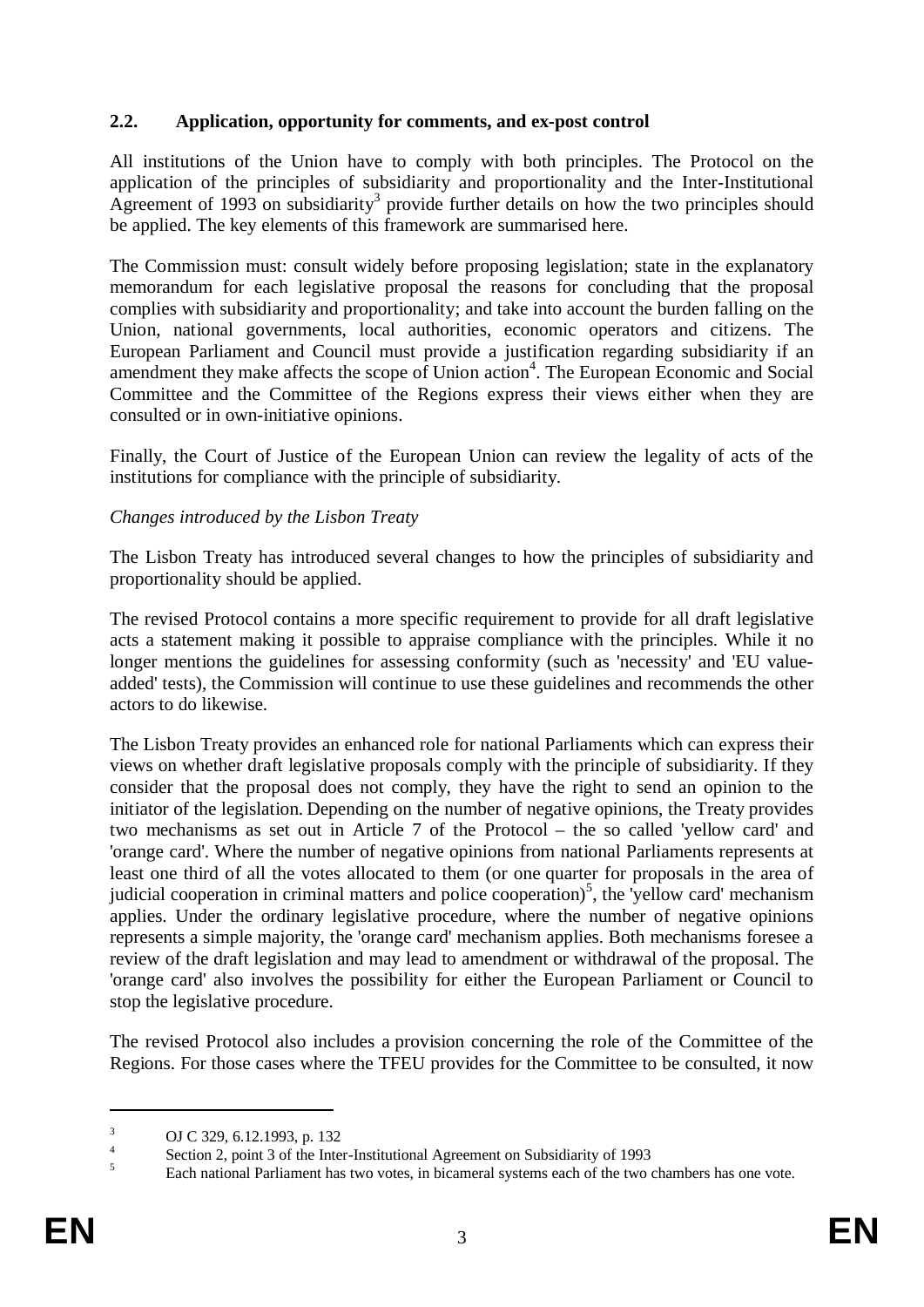has the right to bring a case before the European Court of Justice if it believes that the subsidiarity principle has not been respected. Member States, themselves or on behalf of their national Parliaments, have a similar right.

#### **3. APPLICATION OF THE PRINCIPLES**

#### **3.1. The Commission**

The legislative work of the Commission has always been governed by the need to respect subsidiarity and proportionality. Checks are now applied at three key stages of the policy development process:

- A preliminary analysis in roadmaps which are published for major initiatives when the Commission Work Programme is agreed. These roadmaps provide a preliminary description of a planned Commission initiative and aim to allow all interested actors to be informed in a timely manner. From 2010, the Commission is also publishing roadmaps for initiatives with significant impacts which are not in the Commission Work Programme.
- A fuller analysis of subsidiarity as part of the impact assessment process, taking into account views expressed during stakeholder consultations.
- Finally, a justification in terms of subsidiarity and proportionality in the explanatory memorandum and recitals of each legal proposal.

The most detailed analysis of subsidiarity and proportionality is provided in impact assessments. The Impact Assessment Board controls the quality of this analysis, and in 2009 it made recommendations on subsidiarity and proportionality in 27 out of 79 impact assessments  $(34\%)$ . In its 2009 Report<sup>6</sup> the Board recommended that the Commission services should use more consistently the structured questions for the subsidiarity and proportionality analysis provided in the revised Impact Assessment Guidelines<sup>7</sup>.

The Board has asked for a better analysis of the principles in areas such as asylum, migration, consumer and health policies, transport and energy. For example, for the impact assessments for the proposals for *Directives on Minimum Standards for the Qualification and Procedures of Asylum Seekers<sup>8</sup>* , the Board asked the lead service to demonstrate better that the costs of the measures were proportionate to the objectives, and did not go beyond the obligations established by the Treaty and international law. For the impact assessment for the *Consumer Rights Directive<sup>9</sup>* , the Board asked the lead service to clarify how harmonisation of domestic sales in addition to cross-border sales would comply with the subsidiarity principle. For the Directive on Cross-Border Healthcare<sup>10</sup>, it noted the need to consider the appropriate level of action while applying definitions such as 'appropriate care' and 'undue delay'. For the Directive on Energy Performance of Buildings<sup>11</sup>, the Board recommended that the lead service strengthen the cost-benefit analysis to demonstrate the value added of measures such

<sup>6</sup> SEC(2009) 1728

<sup>7</sup> SEC(2009) 92

 $\frac{8}{9}$  COM(2009) 551 and COM(2009) 554

 $\frac{9}{10}$  COM(2008) 614

 $10$  COM(2008) 414

COM(2008) 780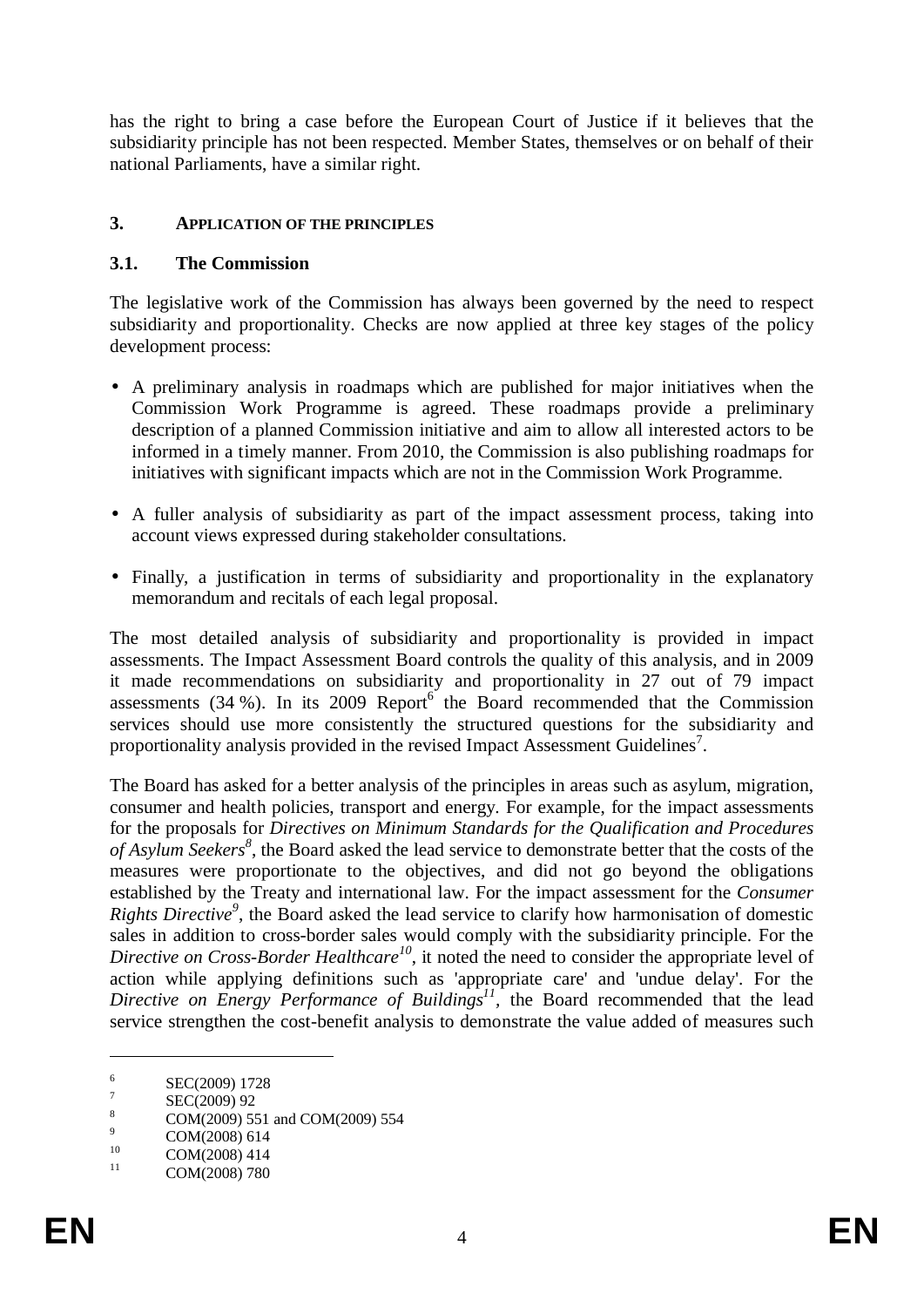as the lower threshold for compulsory energy requirements for major renovations and a compulsory benchmarking system for new buildings. The Board recommendations have helped the Commission services to improve the subsidiarity analysis, and there have also been cases where its advice has led to changes in the proposals to ensure compliance with the subsidiarity and proportionality principles (see Section 4).

## **3.2. National Parliaments<sup>12</sup>**

Since 2006, the Commission has on its own initiative transmitted all new proposals to national Parliaments, and has put in place a procedure for replying to their opinions<sup>13</sup>. The Commission received 250 opinions in 2009 compared to 115 in 2007. About 10% contained comments on subsidiarity and/or proportionality, with in most cases only one national chamber expressing a view<sup>14</sup>. The chambers with a particular interest in subsidiarity questions were the French *Sénat,* the Austrian *Bundesrat*, the German *Bundesrat* and the Dutch, Portuguese and Greek Parliaments. Some opinions did not question the respect of subsidiarity as such, but indicated that the Commission's justification was not sufficient.

## *Subsidiarity exercises run by COSAC*

In the past three years, the Conference of Community and European Affairs Committees of Parliaments of the European Union (COSAC) has conducted exercises to simulate the subsidiarity control mechanism introduced by the Lisbon Treaty. This has enabled national Parliaments to refine and test their institutional arrangements. In 2009 COSAC conducted three such exercises on Commission proposals for *Standards of Human Organs Intended for Transplantation<sup>15</sup>* , *Right to Interpretation and to Translation in Criminal Proceedings<sup>16</sup>* and *Instruments in Matters of Succession<sup>17</sup>* . In all cases a large majority of participating chambers confirmed that the proposals complied with the subsidiarity principle, with very few seeing a reason for concern (the number of negative opinions was respectively one, three and one).

## **3.3. The European Parliament and Council**

In the European Parliament compliance of draft legislative acts with the principle of subsidiarity is ensured by the committees in charge of a specific legislative dossier, together with the Committee on Legal Affairs<sup>18</sup>. In the Council, the Committee of the Permanent Representatives of each Member State (Coreper) ensures that the principles of legality, subsidiarity and proportionality are respected $19$ .

<sup>&</sup>lt;sup>12</sup> See also the Commission report on relations between the European Commission and national Parliaments (COM(2010) 291)

 $13$  COM(2006) 211

<sup>&</sup>lt;sup>14</sup> See the Annex I for the list of the initiatives

 $15$  COM(2008) 818

 $16$  COM(2009) 338

 $\frac{17}{18}$  COM(2009)154

Rules of Procedure of the European Parliament,

http://www.europarl.europa.eu/sides/getLastRules.do?language=EN&reference=TOC

<sup>19</sup> Council Decision 2004/338/EC, Euratom of 22 March 2004 adopting the Council's Rules of Procedure, OJ L 106, 15.4.2004, p. 22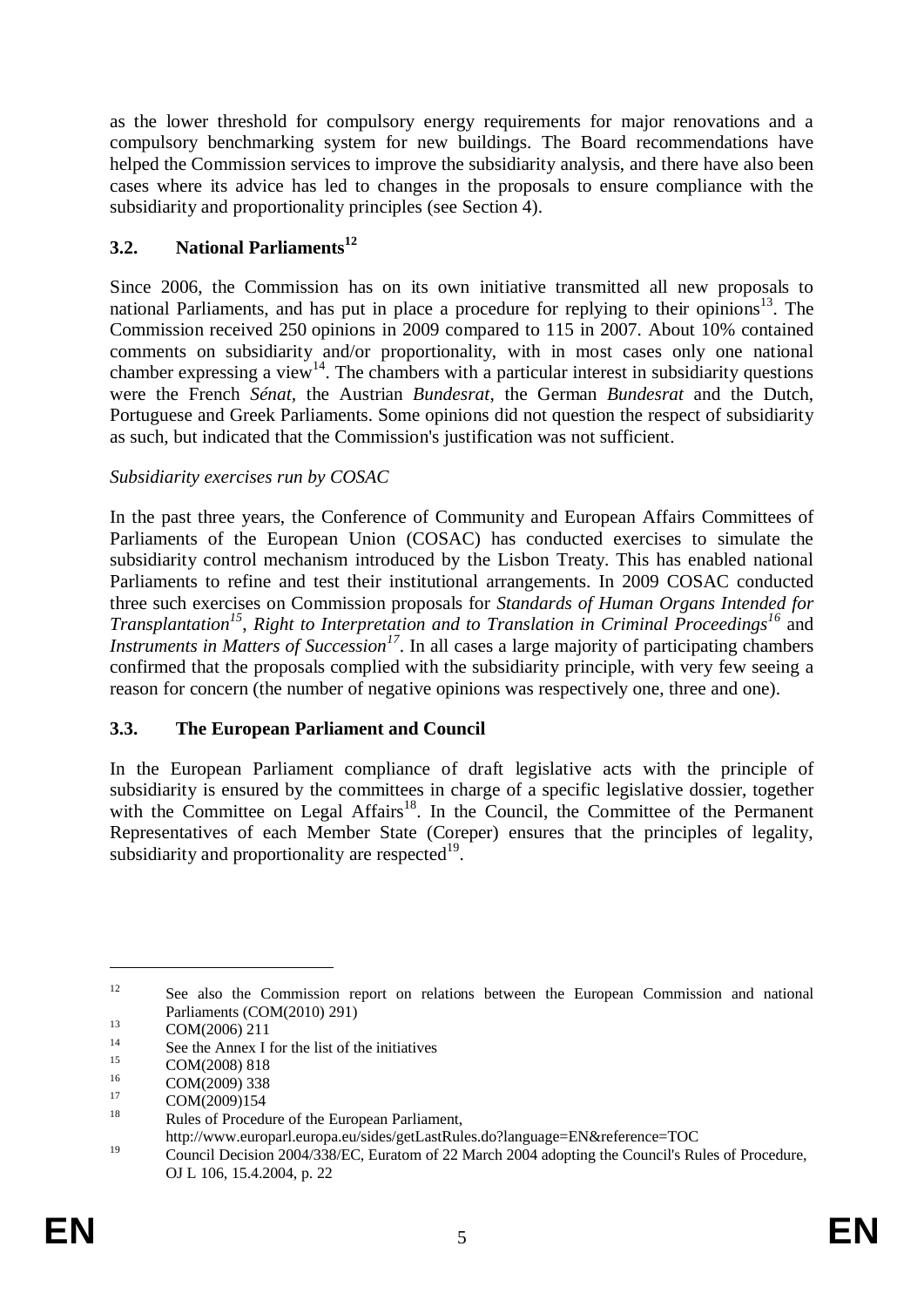### **3.4. The Committee of the Regions**

The Subsidiarity Monitoring Network (SMN) of the Committee of the Regions operates through an interactive website<sup>20</sup> and its membership grew by 20% in 2009 to 111 partners. The SMN enables its members to take part in the Committee's consultations on new EU initiatives. The SMN also held two consultations to feed local and regional views into the Commission's impact assessment work<sup>21</sup>. In 2009 the first SMN Action Plan was launched to identify best practice in applying the subsidiarity principle in Europe's regions and cities in selected policy areas – immigration, climate change, social policies, health policy and innovation. Given the new role which the Lisbon Treaty creates for the Committee, it has adapted its Rules of Procedure<sup>22</sup> and as from 2010 all its opinions will contain an explicit reference to the subsidiarity and proportionality principles.

## **3.5. The Court of Justice**

The 2008 subsidiarity report mentioned the *Roaming Regulation<sup>23</sup>* , where the High Court of Justice of England and Wales asked the Court of Justice of the European Union if the regulation infringed the principles of proportionality and/or subsidiarity by setting price caps on the costs of using a mobile phone while in another Member State. Following the opinion of the Advocate General in November 2009, the Court ruled in June 2010. It confirmed that the Regulation is proportionate to the objective of protecting consumers against high charges, and is justified on the grounds of subsidiarity as it is necessary to ensure the smooth functioning of the internal market in roaming services. In its findings, the Court underlined the fact that, before proposing the Regulation, the Commission had considered in its impact assessment the effectiveness and economic impacts of regulating the retail market, the wholesale market or both.

### 4. **KEY CASES WHERE SUBSIDIARITY CONCERNS WERE RAISED**

This section of the report gives an overview of Commission proposals which gave rise to most discussion among the co-legislators and stakeholders on subsidiarity and proportionality. Some of these cases were mentioned in previous reports and discussions continued in 2009.

## *Directive on Aviation Security Charges<sup>24</sup>*

The proposal lays down common principles that Member States and airport authorities must respect when determining how to recover the costs of airport security. The aim is to prevent distortions of competition. The Commission verified the proportionality of different measures as part of the impact assessment process, and as a result some elements such as an obligatory 'one-stop' for security were dropped from the final proposal. The proposal also refrained from regulating how security measures should be financed, leaving Member States to decide this issue. The European Parliament wanted to reinforce the Directive by requiring that security

 $20$  http://subsidiarity.cor.europa.eu

<sup>&</sup>lt;sup>21</sup> Reducing Health inequalities in the EU and revision of the Drinking Water Directive.<br>
<sup>22</sup> CH  $(14.0.12010 - 14)$ 

<sup>&</sup>lt;sup>22</sup> OJ L 6/14, 9.1.2010, p. 14

<sup>23</sup> Case C-58/8 *Vodafone Ltd, Telefónica O2 Europe plc, T-Mobile International AG, Orange Personal Communications Services Ltd v. Secretary of State for Business, Enterprise and Regulatory Reform* about EC Regulation No 717/2007

 $^{24}$  COM(2009) 217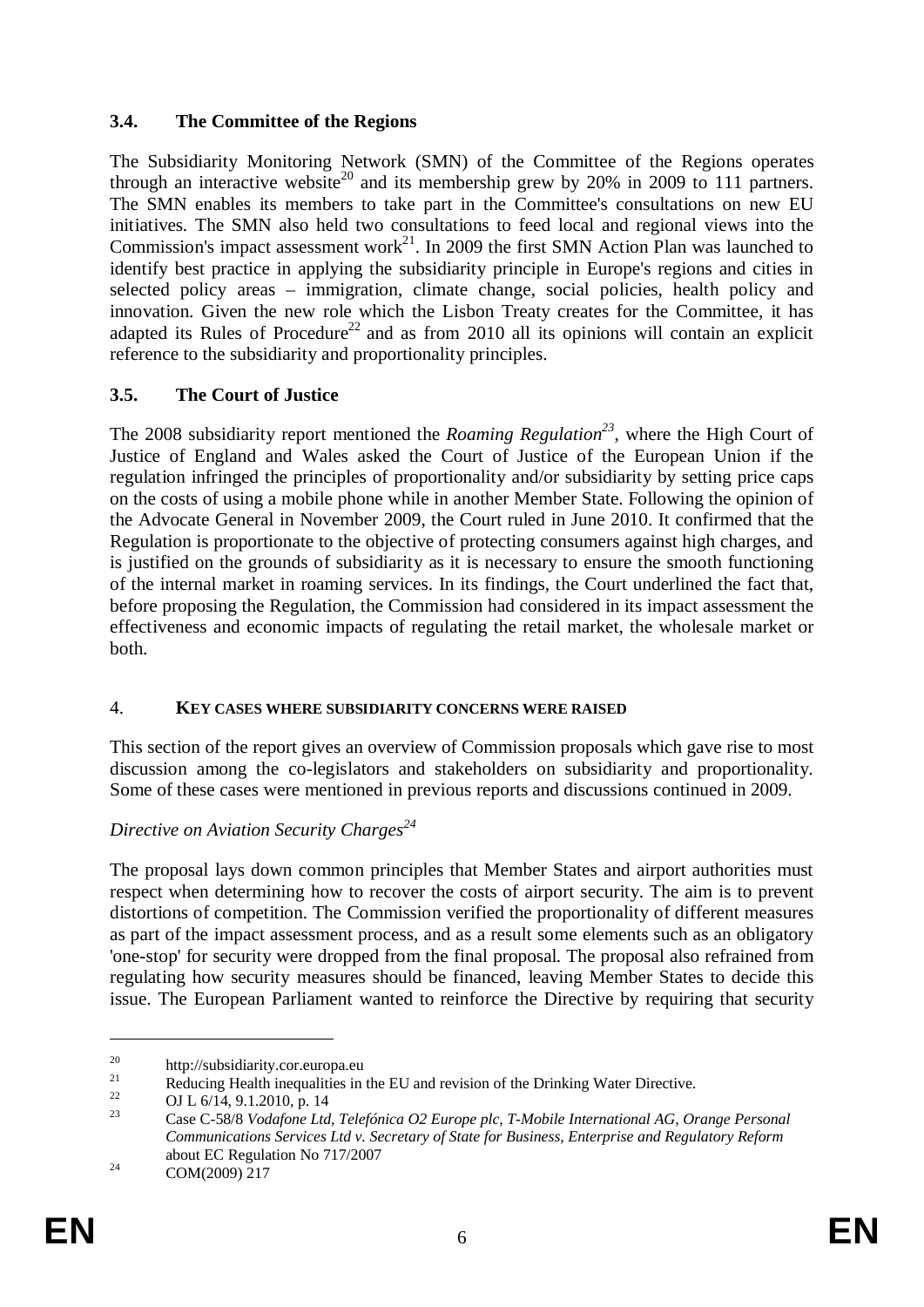measures, such as those to protect citizens from acts of terrorism, should be financed through public funds rather than by passengers<sup>25</sup>. While it also proposed to include all commercial airports, several Member States in Council proposed to limit the scope to airports where annual passenger traffic exceeds a certain threshold, in order to ensure that compliance costs are proportionate to the objectives of the initiative<sup>26</sup>. Political agreement has not yet been reached.

#### *Directive on Energy Performance of Buildings*<sup>11</sup>

The Commission proposed a recast of the Directive as part of the Second Strategic Energy Review in November 2008. While in general all institutions welcomed the initiative, views varied on the appropriate content and ambition level of EU action.

In 2009 the Commission received opinions from the two chambers of the Dutch Parliament. While the First Chamber was positive, the Second Chamber argued that the proposal breached the subsidiarity principle because in its opinion it is for Member States to determine how and in which sectors the national climate targets are to be achieved.

The European Parliament proposed amendments which added to the level of ambition including a condition that from 2019 new buildings would have to be 'zero-energy<sup>27</sup>. In Council, several Member States were concerned that the level of ambition was too high and that "several amendments proposed by the European Parliament appear at first sight to be overly ambitious and unrealistic<sup>"28</sup>. They considered that the definition of low and zero carbon buildings and the quantitative targets raised subsidiarity issues and entailed further costs and disproportionate administrative burdens. A compromise was agreed in November 2009: all new buildings should comply with high energy-performance standards and supply a significant share of their energy requirements from renewable sources after the end of 2020. It is up to each Member State to define the standards for achieving these objectives.

### *Directive on Equal Treatment outside Employment<sup>29</sup>*

In 2008, the Commission adopted this proposal to extend protection against discrimination on the grounds of age, disability, sexual orientation, religion or belief outside employment, and it was discussed in the 2008 subsidiarity report. To comply with the subsidiarity principle, the Commission made a clear distinction between EU and Member States competences with the aim to exclude from the scope of the directive issues that could potentially be considered part of national competence. While the Commission's proposal stated *inter alia* that 'this Directive is without prejudice to national laws on marital or family status and reproductive rights', the European Parliament Committee on Legal Affairs nevertheless considered that the boundaries between Community law and national law in the areas of family law, marriage and reproduction needed to be further specified $30$ . In Council, some Member States raised questions related to the respect of the subsidiarity principle, and others expressed concerns

<sup>&</sup>lt;sup>25</sup><br>Press release, 1.3.2010, ref. 20100301IPR69737

 $^{26}$  Press release, 18.12.2009, ref. PRES/09/373

<sup>&</sup>lt;sup>27</sup> EP position, 1st reading, ref. P6\_TA(2009)0278

<sup>&</sup>lt;sup>28</sup> Council doc. 8989/09

 $29 \text{ COM}(2008) 426$ 

<sup>30</sup> Opinion of the Committee on Legal Affairs (13.2.2009) for the Committee on Civil Liberties, Justice and Home Affairs on the proposal for a Council directive on implementing the principle of equal treatment between persons irrespective of religion or belief, disability, age or sexual orientation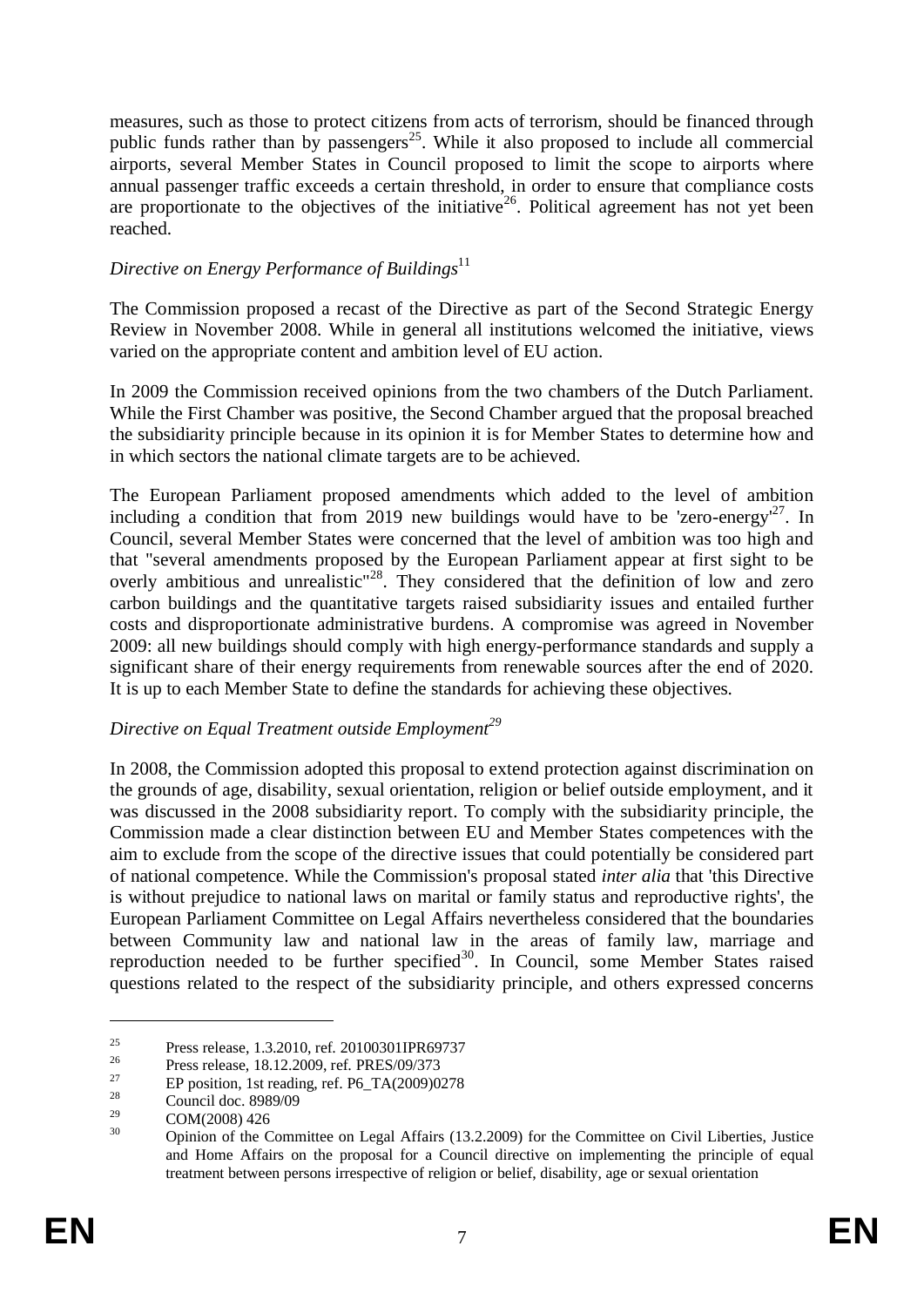about administrative and financial costs created by the Directive, including the possibility that they may be disproportionate to the objectives. Discussions under the Swedish and Spanish presidencies in 2009 and 2010 lead to a more precise definition of the scope of the action and more detailed references to the division of competences between the Member States and the EU, but political agreement has not yet been reached.

## *Directive on the Protection of Soil<sup>31</sup>*

The discussions on this proposal were signalled in the 2007 and 2008 subsidiarity reports, and continued in 2009. The Commission proposal was supported by the European Parliament, but stopped in the Council by a blocking minority of delegations, some of which opposed the proposal on the grounds of subsidiarity and others because of expected costs and administrative burdens. Other Member States consider that EU level action is necessary, not least because soil has an influence on climate change and biodiversity which both have crossborder effects. The file was a priority of the Spanish presidency in the first half of 2010, but a consensus has still not been reached.

### *Directive on Cross-Border Healthcare*<sup>10</sup>

The Commission proposed the Directive in 2008. Although Member States are primarily responsible for their health systems, the need for EU level action arose following a number of rulings of the European Court of Justice in this area. The Commission received seven opinions from the chambers of national Parliaments, three of which raised subsidiarity concerns, on the grounds that the proposal might put into question the Member States' ability to plan and finance health services. While similar issues were raised during discussions in the European Parliament, it adopted the proposal in first reading in April 2009.

The Council reached political agreement on 8 June. The agreement strengthens provisions allowing Member States to develop "prior authorisation systems" for healthcare in another EU Member State and to refuse such authorisation. In addition, comitology is no longer foreseen for eHealth related measures as was the case in the Commission's original proposal. This reflects national concerns over the need to control the flows of patients and to ensure planning and financial balance of their health systems $^{32}$ .

### *Urban Mobility*

The Commission adopted a *Green Paper 'Towards a new culture for urban mobility' <sup>33</sup>* in 2007 to identify what the EU should do in this area. The European Parliament in its resolution on the Green Paper argued that the EU should not legislate, but has a role in developing a European approach and mainstreaming the needs of urban transport into other policy areas. In 2009 the Parliament also adopted an own initiative resolution which stressed that local authorities often cannot meet urban mobility challenges without European coordination. It proposed that the Commission should provide studies and a legal framework, finance research, and promote best practices<sup>34</sup>. However, in its opinion on the 2009 subsidiarity

 $\frac{31}{32}$  COM(2006) 232

 $\frac{32}{33}$  Council doc 15181/09

 $\frac{33}{34}$  COM(2007) 551

EP Legislative Observatory, ref. INI/2008/2041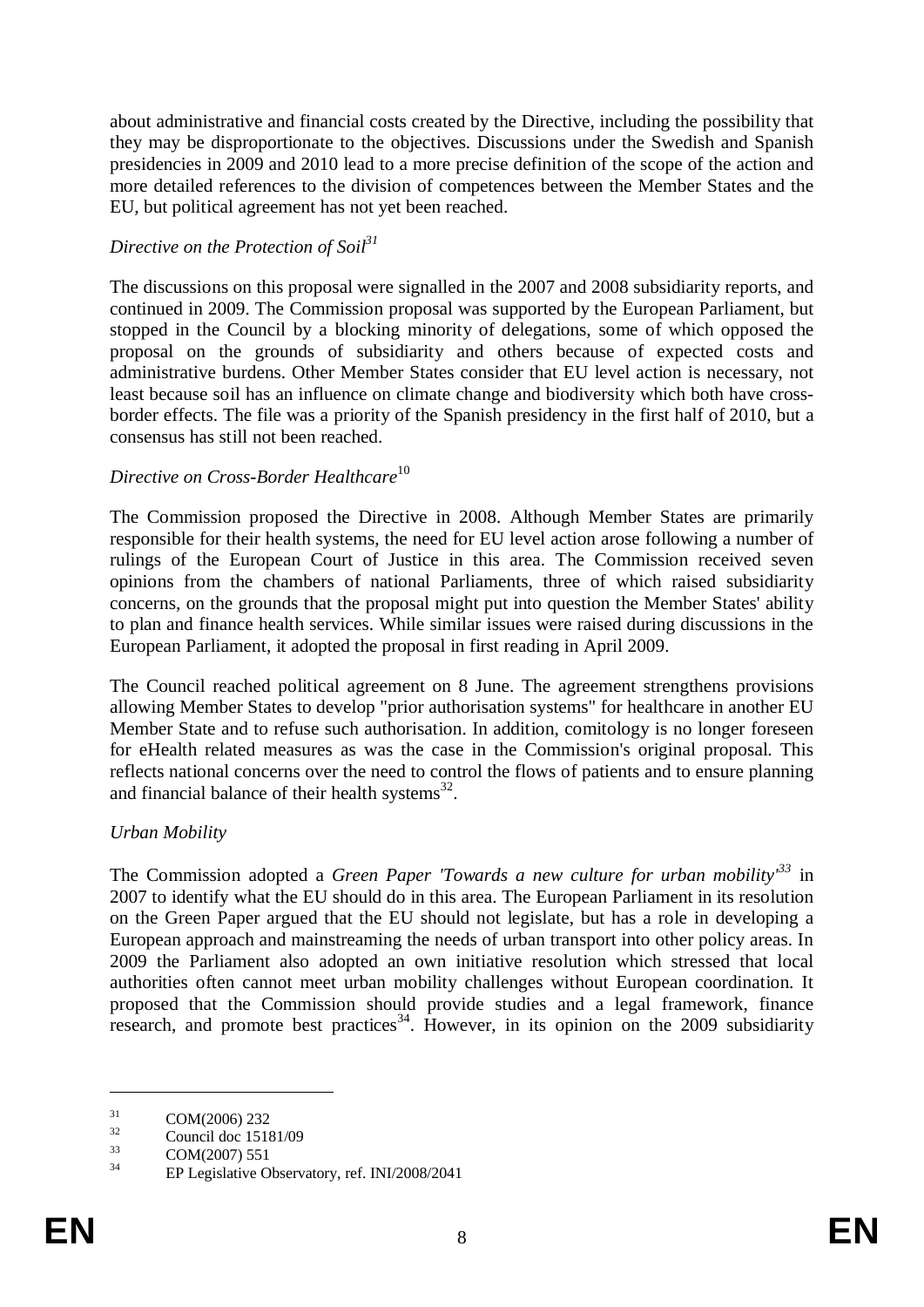report<sup>35</sup> the German *Bundesrat* expressed the view that certain measures in the Green Paper were not in line with the principles of subsidiarity and proportionality, as measures at Member State level are sufficient. This was in contrast to the Leipzig Charter put forward by the German EU Presidency<sup>36</sup> which, while noting that urban development policy should be decided at national, regional or local level, saw value added of EU action in pooling best practice and supporting urban research.

The Commission adopted the *Urban Mobility Action Plan<sup>37</sup>* in September 2009. The impact assessment process helped to focus actions on the exchange of information and good practices. The European Economic and Social Committee welcomed the plan, but called for EU powers and responsibilities to be more clearly defined<sup>38</sup>. The Committee of Regions supported the Action Plan noting that the measures do not undermine the subsidiarity principle<sup>39</sup>. The Council considered the principle of subsidiarity, welcomed the Action Plan and asked the Commission to include in the upcoming White Paper on European transport policy targets and policies for urban mobility<sup>40</sup>.

## *Directive on Standards of Human Organs Intended for Transplantation<sup>15</sup>*

The Commission proposal, adopted in 2008, aimed at securing basic quality and safety standards for human organs intended for transplantation. COSAC carried out a 'subsidiarity check', and of the 27 opinions received, 23 were positive. The Austrian *Bundesrat* found a breach of the subsidiarity principle. The German Bundestag, UK House of Commons and Dutch *Tweede Kamer der Staten-generaal* noted that the Commission's subsidiarity analysis did not provide a sufficient basis for them to conclude. In addition the German *Bundesrat* and the Italian *Senato della Repubblica* found that some provisions may have gone beyond the Union's competences. No such issues were raised by the co-legislators, however, and Member States in Council gave the Directive political backing, and the European Parliament adopted it in first-reading.

### *Consumer Rights Directive*<sup>9</sup>

The Commission proposal sought to simplify the EU framework for consumer protection by merging four consumer rights directives, and by fully harmonising essential rights of consumers to reduce legal fragmentation.

Five of the six opinions from the chambers of national Parliaments, concluded that full harmonisation of certain rights would be contrary to subsidiarity, as it would not allow for the application of national law which in some cases provides for a higher level of consumer protection. In the European Parliament there were concerns on whether the degree of legal fragmentation among Member States justifies action at EU level and whether full harmonisation would be too restrictive<sup>41</sup>. In Council, a majority of Member States expressed a preference for a mixed and flexible harmonisation<sup>42</sup>. In order to overcome the resistance to full harmonisation, the Commission has suggested that a possible way forward could be to

 $35$  Drucksache 745/09 (Beschluss)

<sup>&</sup>lt;sup>36</sup> Leipzig Charter on Sustainable European Cities and Territorial Agenda of the European Union<br><sup>37</sup> COM(2000) 400

 $\frac{37}{38}$  COM(2009) 490

 $\frac{38}{39}$  Information Memo TEN/414 - CESE 36/2010

 $\frac{39}{40}$  Opinion on Action Plan on Urban Mobility, COTER-V-003

Council conclusions on Action Plan on Urban Mobility, 3024<sup>th</sup> Transport, Telecommunications and Energy Council meeting, Luxembourg, 24 June 2010

At Press-release, 17.3.2010, ref. 20100317IPR70798<br>Press-release, 17.3.2010, ref. 20100317IPR70798

<sup>42</sup> Press release, 25.5.2010, ref. MEMO/10/212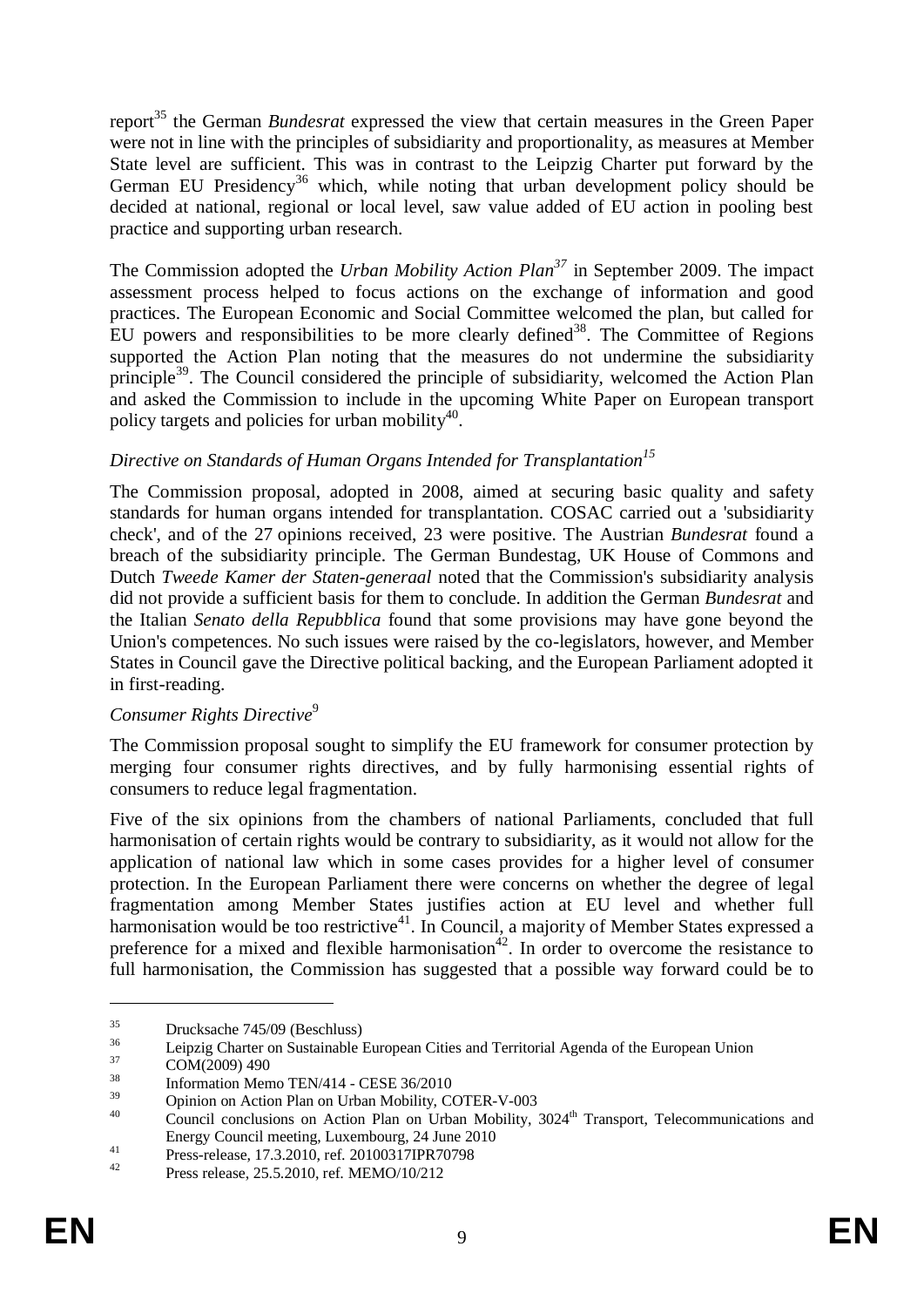focus full harmonisation on issues with the strongest internal market dimension such as the rules on distance and off-premises contracts<sup>43</sup>.

<sup>43</sup> Press release, 15.3.2010, ref. SPEECH/10/91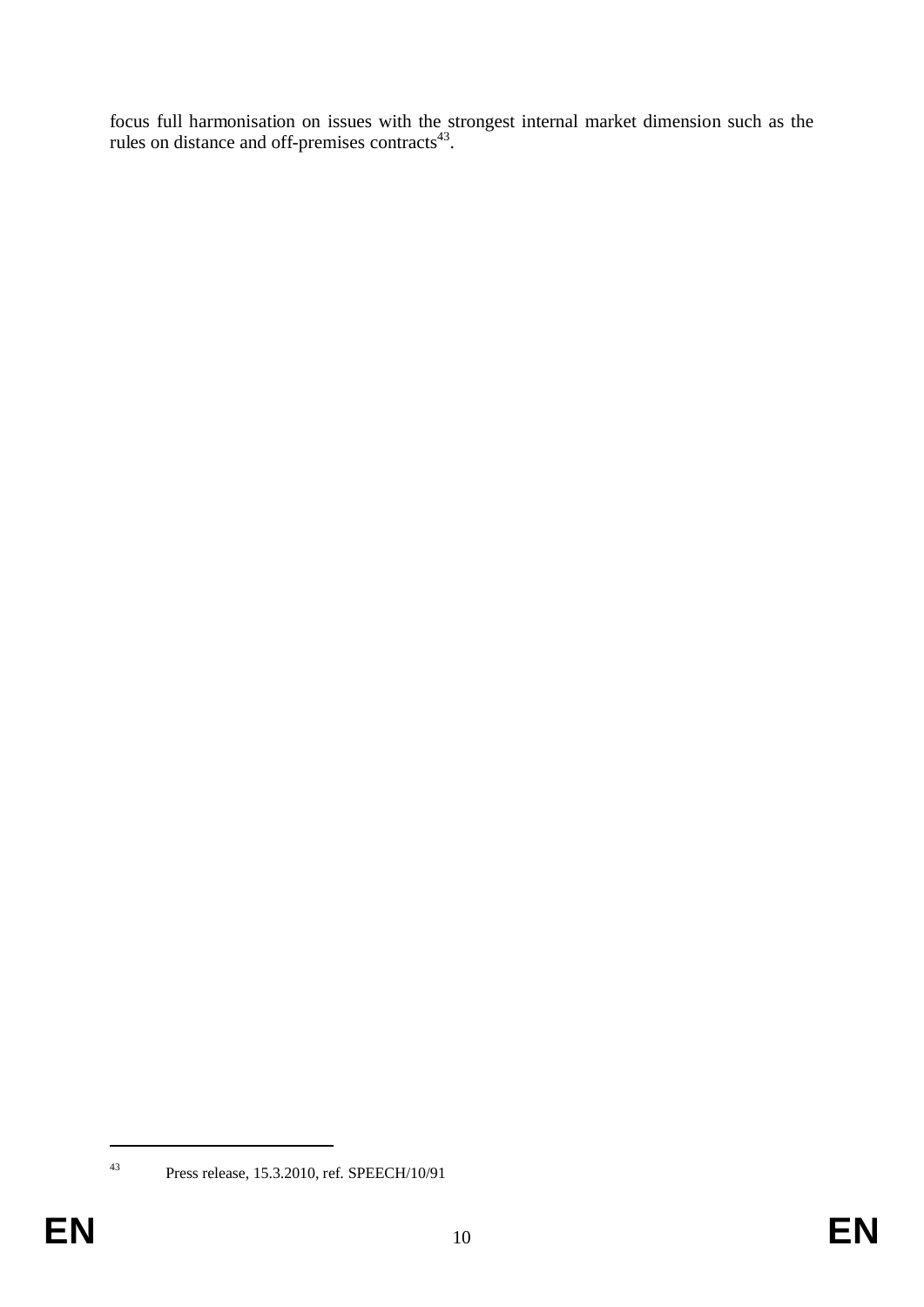### **5. CONCLUSIONS**

The majority of Commission proposals were adopted by the co-legislators without significant discussions on subsidiarity and proportionality. For those proposals compliance with the principles of subsidiarity and proportionality has presumably not been an issue. However, the analysis above has shown that, where compliance is questioned, the actors involved in discussions hold a broad variety of views. This is the case not only between the different institutions, but also within these institutions, and sometimes between the different actors of the same Member State.

The debate on subsidiarity and proportionality will be further enriched by the role of national Parliaments introduced by the Lisbon Treaty. The Commission is committed to strengthening further the relations with national Parliaments within the framework of the political dialogue developed since 2006, and the subsidiarity control mechanism is a key element of this process. An overview of how the mechanism is operating will be presented in the next subsidiarity report<sup>44</sup>.

<sup>&</sup>lt;sup>44</sup> By June 2010 the Commission had transmitted 19 proposals to national Parliaments and had received four reasoned opinions